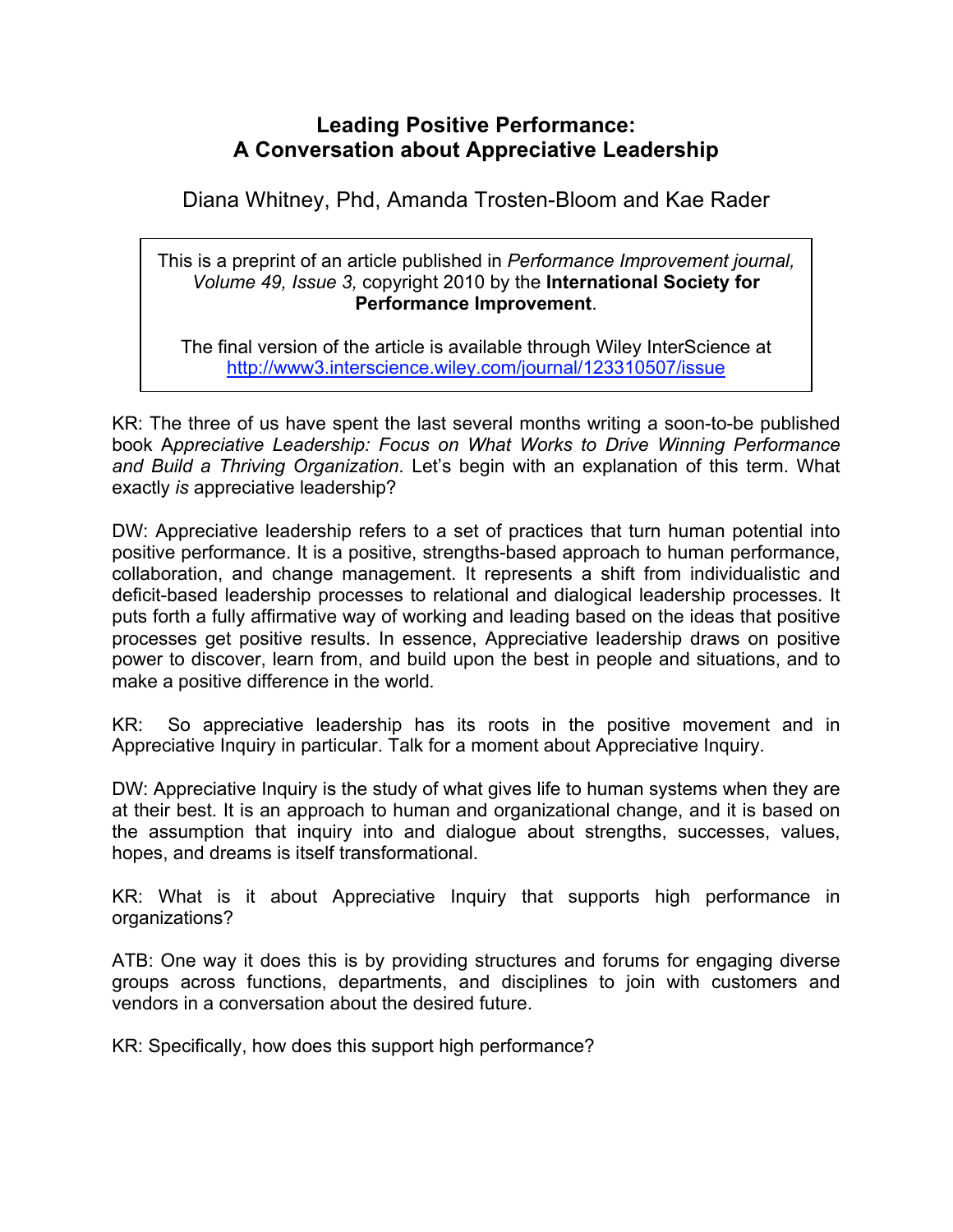DW: Nothing stimulates creativity and innovation more than inclusion of different people, different perspectives, and different ideas. Inclusion enables people to exchange knowledge and ideas. It fosters engagement, commitment to a shared future, and collaborative action. It is generative.

KR: How else does Appreciative Inquiry support high performance in organizations?

DW: Appreciative Inquiry is unconditionally affirmative. It is a process to understand the organization when it is at its best. It builds upon an organization's track record of success, which in turn, inspires people to express and realize positive possibilities for the future.

KR: But, some would say focusing only on the positive is limiting. How do you address challenges and difficult issues?

ATB: We are not suggesting organizations deny or ignore problems. What we *are*  saying is that focusing on strengths is a more effective path to transformation and finding solutions. When we study how an organization operates when it is at its best, we learn what it takes to grow, and change in positive directions.

KR: Tell me more.

DW: Appreciative Inquiry is predicated on the idea that organizations move in the direction of what they study. If this is true, then the choice of what to study – what to focus organizational attention on – is important and strategic. In other words, if we tend to get more of what we study, doesn't it make sense to study topics in a positive framework? The Appreciative Inquiry process enables organizations to build on strengths and best practices to set the agenda for learning and innovation on a topic of strategic importance.

KR: Can you give us an example?

DW: If we want high performance or quality, we want to study those times when the organization is performing at exemplary levels and the quality is flawless. From this process we can learn specifically what it takes to support high performance in all areas all the time.

KR: What does this suggest for the work of human performance technologists who seek to be catalysts for positive change? What would you tell them to do?

DW: The first thing I would recommend is that they learn Appreciative Inquiry. Second, I would tell them to learn to work in a way that is energetically positive.

KR: What does that mean?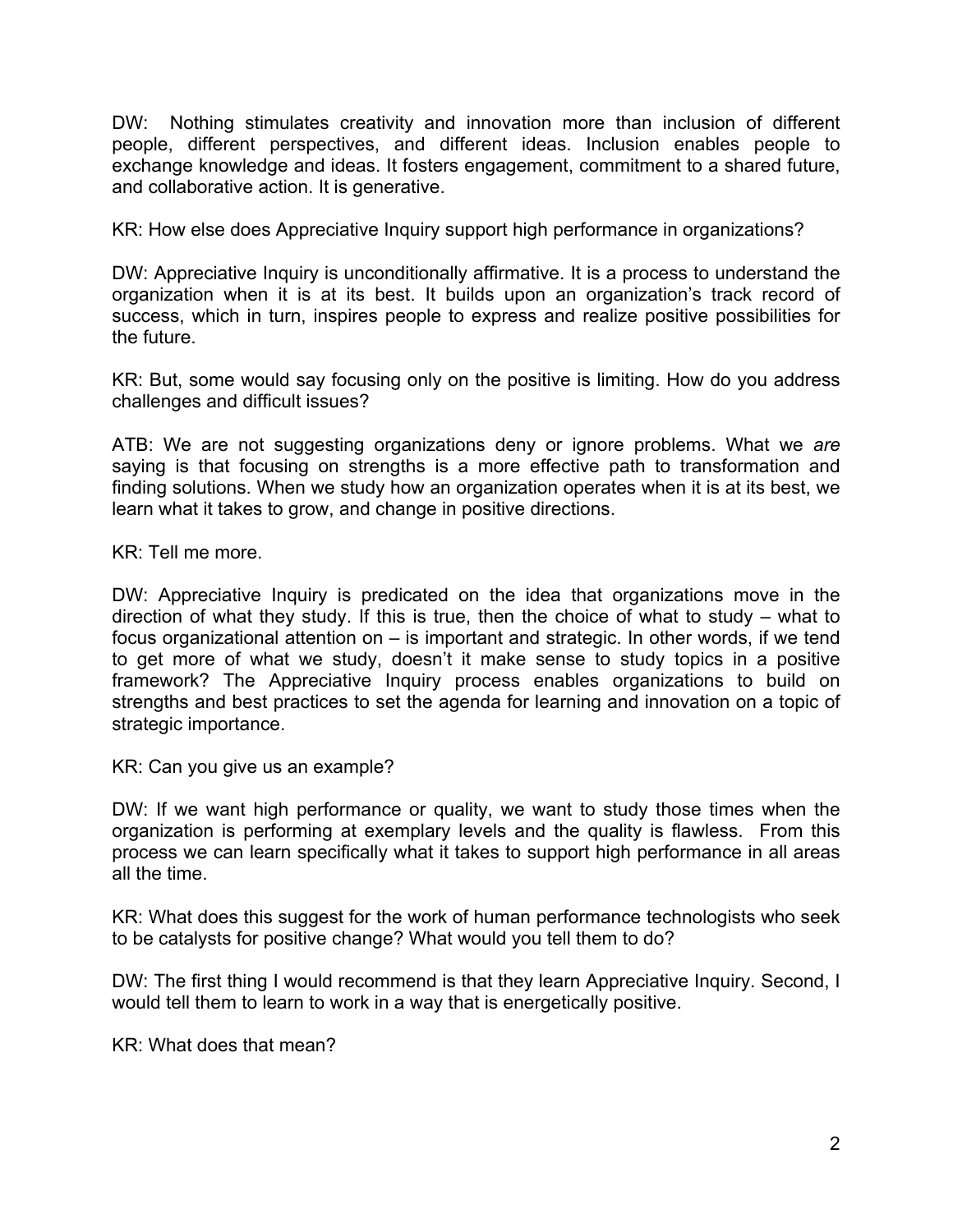DW: Working to be energetically positive means putting the principles of Appreciative Inquiry to work. Choose to inquire into success and positive possibilities, rather than problems. Choose to frame the issues and questions that guide dialogue and decision making in organizations. Frame them as statements of what we want more of, rather than statements of what we don't want. For example, study employee retentions as a positive framework, rather than turnover, which is a problem.

KR: What else can practitioners do?

DW: They can help create positive emotional environments in the workplace. The research is now very, very clear that emotions in general make a difference and that positive emotions make a crucial difference in human performance. Barbara Fredrickson at the University of North Carolina has clearly demonstrated that human beings flourish, gain confidence, and perform well in the presence of positive emotions. She puts forth a 3-to-1 ratio as the appropriate balance of positive to negative emotions. If we want innovation in our organizations, we need to surround ourselves with emotions like joy, happiness, creativity, and play. If we want achievement, we need to unleash optimism, hope and perseverance. So working in the energetically positive means both to choose to focus on what we want, positive frames of reference, and also to create positive emotional environments.

KR: Is there anything else you would add?

DW: The key is to remember that it all begins with you. What we find with Appreciative Inquiry is that when people apply it as a technique or methodology, it is not very effective. But when they learn it and it becomes their way of working, their way of being, and it gets as we say, "in their bones," they are then able to bring Appreciative Inquiry to life in coaching sessions, in team building, and in whole system organizational change processes.

KR: So that is the Power of One?

DW: Yes, that is the Power of One. When one person decides to live and work positively it sends out ripples of success into the world. When one person shares their story of success, others learn and can improve their performance.

KR: Now back to appreciative leadership. Diana and Amanda, you have said that through your research and consulting practices you have discovered that there are certain qualities of leadership, certain strengths and capacities, that compel others to follow. What are these strengths and capacities?

DW: Appreciative leaders understand that their job is to bring out the best in people and situations--to uncover potential and bring it to life. They do this in five interesting and unique ways, over and over again.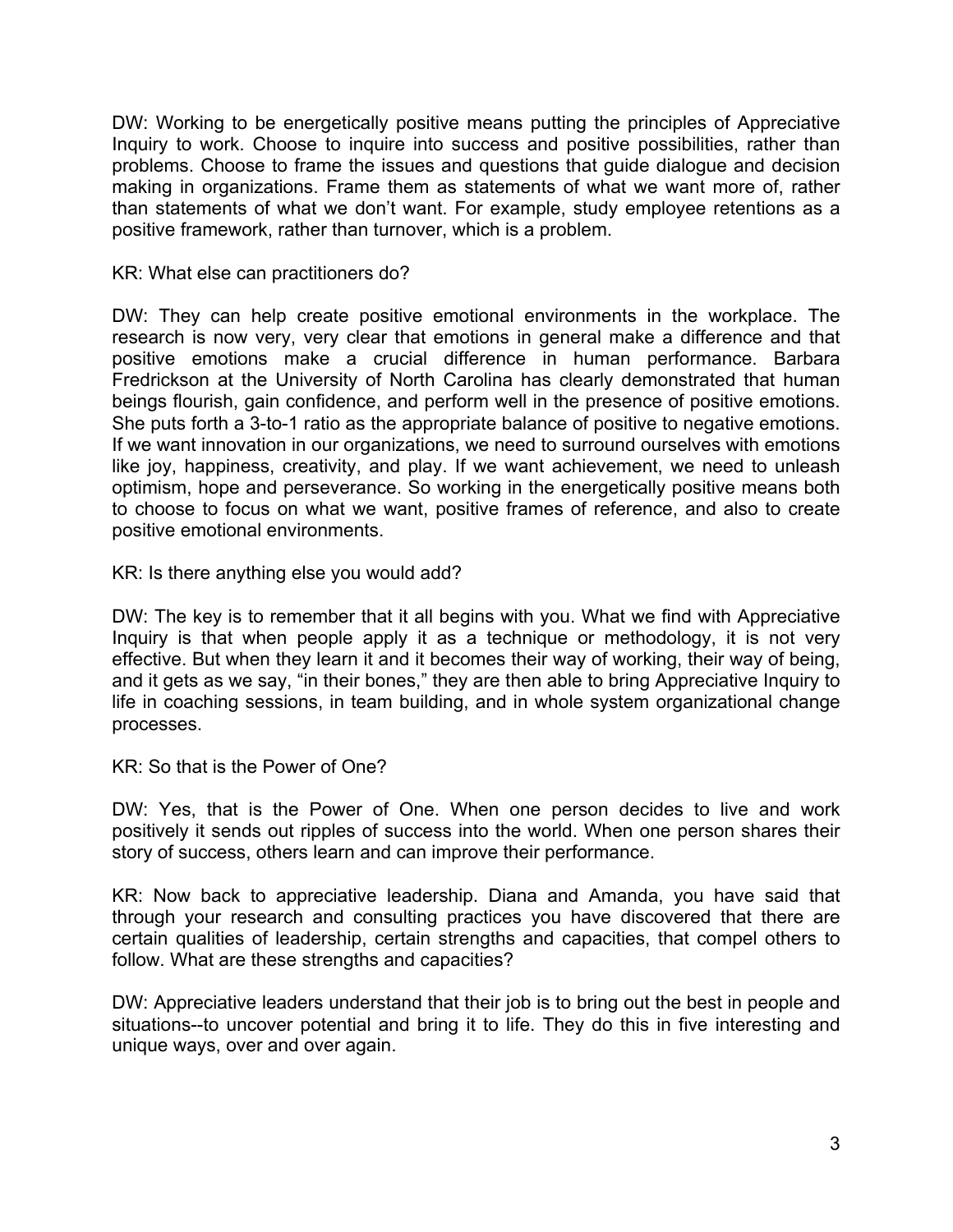The first is that they practice **inclusion**. They actively engage diverse groups of people in all kinds of conversations and decisions.

ATB: In *The Power of Appreciative Inquiry,* there is a great story that illustrates this strategy. When Nutrimental Foods in Brazil was economically challenged and in need of a new direction, their founder and CEO, Rodrigo Loures, shut the company down for four days. He did this so that all 700 members of the workforce plus key customers and suppliers could participate in an Appreciative Inquiry Summit, or strategic planning meeting.

KR: What was the outcome?

ATB: The meeting was phenomenally successful. It let people talk over what worked in the system, what strengths needed to be leveraged, and what they believed needed to be done to turn things around. It generated widespread energy and enthusiasm for the future of the business, and resulted in a reported 66 percent increase in sales, a 422 percent increase in profitability, a 42 percent increase in productivity, and 95 percent employee satisfaction rate. There is no better testimony to the power of inclusion.

KR: That is a powerful story. What is the second strategy?

DW: Appreciative leaders lead with **inquiry**. They know that what is asked, the question itself, can make a difference. They employ *The Flip*©, which is a simple technique that we teach for helping people focus on the positive. *The Flip©* simply says that, when we are faced with a problem or negative issue, we should stop and ask ourselves what we really want and then reframe the question positively.

KR: Do you have an example?

DW: A research director at a nursing school was analyzing student graduation results. She caught herself getting ready to ask the same question she asked her colleagues every year: "Why are we failing 10 percent of our students?" She never liked asking this question, because it always seemed to demoralize her team. And, she never received any useful answers.

After learning about *The Flip©,* she decided to give it a try. She reworded her question to ask, "What have we done well that has helped 90% of our students graduate to go on to successful careers in nursing?" The very nature of the question acknowledged the people whose efforts were successful, and invited them to share their insights. This led to a better understanding of how success can be replicated. She said rephrasing this simple question made a tremendous difference in her organization's performance.

KR: What is the third strategy?

ATB: Appreciative leaders regularly and consciously **illuminate** strengths. They are *strengths spotters* – a term coined by our colleague Peter Lang, with the Kensington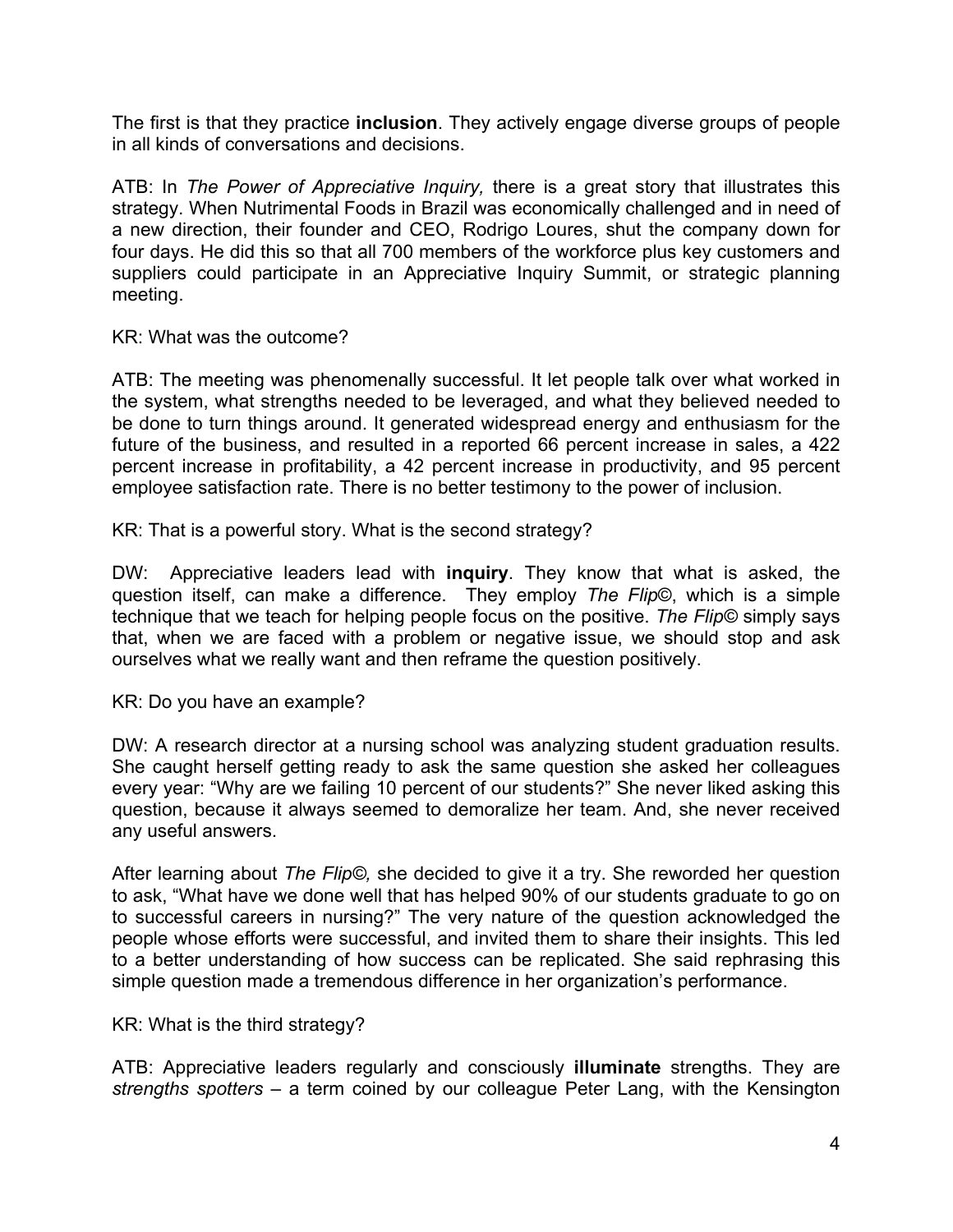Consulting Center in London. They see the best in situations and people, and they call attention to what they see. They ask people to share stories of times when they accomplished results, when their performance was at its best, and when they were proud of what they had done. By taking those stories and breaking them apart, appreciative leaders uncover high performance patterns. They communicate and reflect back what they have found in affirmative and reinforcing language. They see the seeds of potential and they water them by assigning projects that grow people. They build teams based on people's strengths. They create appreciative organizations.

## KR: And the fourth?

ATB: The fourth is **inspiration**. We have heard over and over the importance of vision. Appreciative leaders understand the importance of vision. They understand the power of images to compel people to action. But, they also understand that inspiration is more than just vision. People need to *share* the vision, but they also need to see the path forward and the resources necessary to get there. In sum, we believe there are three elements of inspiration. One is the vision, two is the path forward, and three is the belief that the organization has what it takes in skills, time, money, partnerships, and all realms of resources to achieve the vision.

I personally experienced this kind of inspiration when I went to work on the 2008 presidential campaign. I was greeted at the door by an enthusiastic organizer. She said, "Here's how we're going to win this election*.* We have called people and they have told us where they are leaning. We are only interested in canvassing people who are on the fence. Once they declare a candidate choice, they drop off the list. Here's the sign-up schedule for volunteers. You choose the time that works for you, and we will partner you with an experienced canvasser. We've got 68 days and 358 volunteers, which is all that we need to win." She painted a vision, she told me the path forward, and showed me that we had the resources to do the job. It gave me hope and confidence. It made me want to give what I had.

## KR: What is the final strategy?

DW: The fifth, and perhaps most important strategy, is that appreciative leaders have **integrity**. They have personal authenticity. They say what they mean and mean what they say. But they also work for the good of the whole. Integrity is derived from the same root as "integral." It means *wholeness*. Appreciative leaders are whole in their own beings. They speak not only from their minds, but also from their hearts. They understand their work as service to the whole—the whole of their organizations, the whole of the community, and the whole of the planet.

KR: This seems like another example of the Power of One: one person making a difference through his or her thought or actions. I am curious, though. What can organizations do to create appreciative cultures and develop the capacity for appreciative leadership at all levels?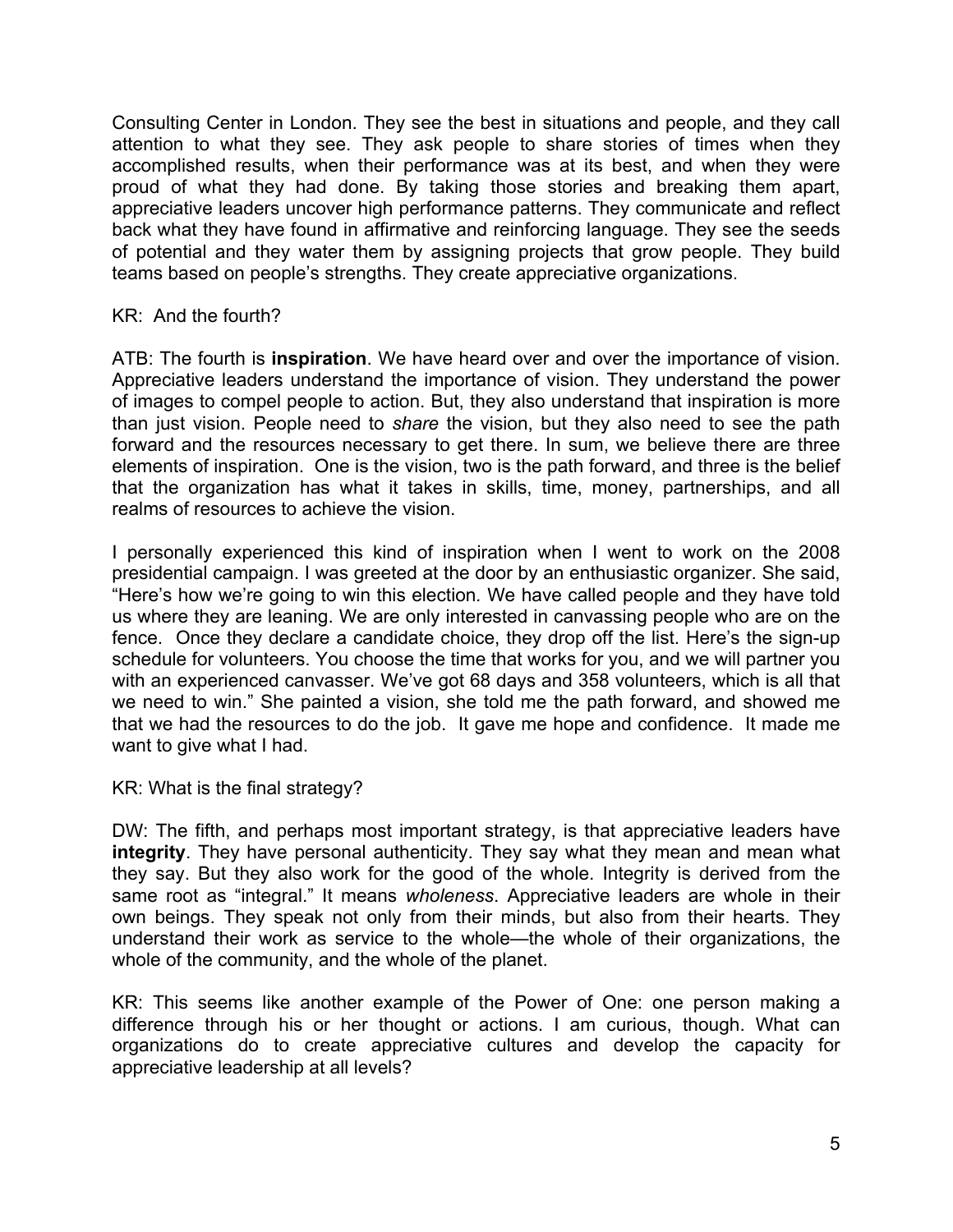DW: We have all talked about this a lot. To cultivate appreciate leadership at all levels, organizations need to adopt strengths-based development practices. At an individual level, this helps people know and build upon their unique leadership capacities. We have an appreciative leadership development program, for example, at which people study their strengths, envision their futures, and design a path forward for their personal leadership development and career.

ATB: But there are many other strengths-based programs out there, as well. Organizations should look for programs that teach individuals to see themselves differently, but also to *act* differently. Training in Appreciative Inquiry, for example, will teach people how to practice relational respect and responsibility. They will understand the important of acknowledging and affirming strengths, studying what works, and actively engaging with different kinds of people – whatever the task.

KR: What skills and practices do teams need, if the goal is appreciative leadership at all levels?

DW: Teams need to organize themselves around questions, or more to the point, *positive* questions like, "What do we want to create more of?" In teams, appreciative leadership means actively creating forums for cooperating and creating along with other teams and departments, and making information and decisions transparent to everyone. It means organizing in ways that enable people to share their gifts. Peter Drucker described that really well. He said that leadership is "aligning strengths, so that weaknesses become irrelevant." It is a great example of the kind of thinking that needs to take place in teams.

KR: How about at the organizational level? What needs to happen there?

ATB: Organizational systems and structures need to foster learning and engagement. There is a positive emotional climate, as evidenced in everything from reward and recognition systems, to marketing and advertising, and even to the physical space. These kinds of organizations measure and evaluate themselves on a triple bottom line – people, profit and planet – rather than pure profits.



DW: But the most important thing that is true in these settings is that the organizations are focused *outward,* as well as inward. Their missions are broad. People are